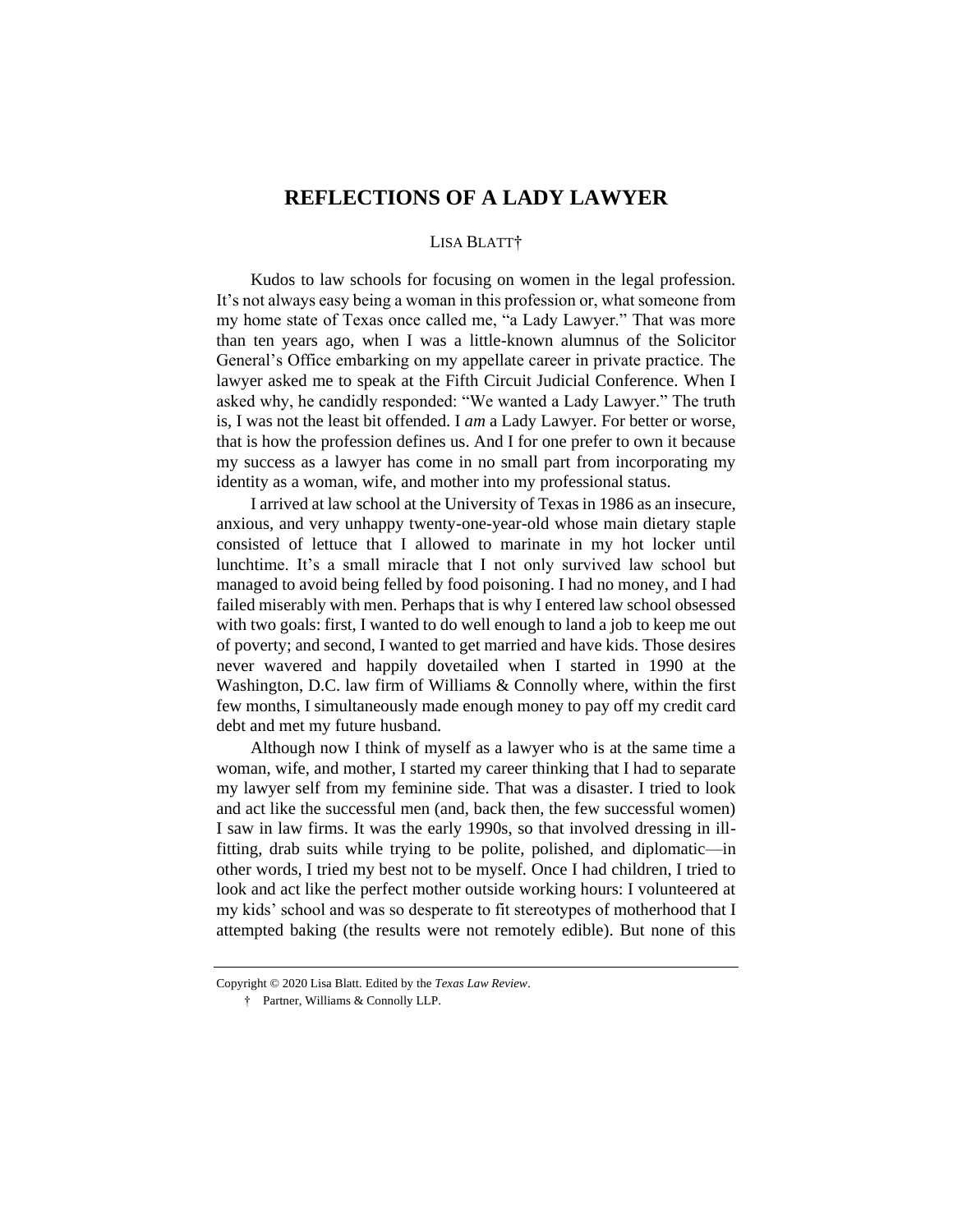worked. I remained full of self-doubt, second-guessing my decisions, not knowing whose advice to take, and feeling like a failure on all fronts. It became clear that being an ideal lawyer, and an ideal wife, and an ideal mother was beyond my limited repertoire. I realized that I needed to embrace who I was—full stop—and stop trying to fake my way through a compartmentalized life.

Fast forward to today. I am back home at Williams & Connolly, some thirty years after I started there, and at a time when I have the distinction of having argued more cases in the Supreme Court than any other woman. I wear a lot of bright colors, and friends' children know that they are not supposed to imitate my colorful language. So how did I get here? For starters, doing well at this law school allowed me to clerk for the incomparable Ruth Bader Ginsburg, then a judge on the D.C. Circuit. Judge Ginsburg showed me what it meant to be a woman not just steeped in the law, but unapologetically chic and equally unapologetic about devoting time to family. She inspired me for decades to work harder so I could feel worthy of having clerked for her. I am positive that I fell short during that year; my two co-clerks were from Harvard and were more mature, better writers, and more sophisticated than me. For many years after, I had anxiety nightmares about appearing before Justice Ginsburg in the Supreme Court without knowing what the case was about or without practicing my answers.

I later gained some level of sophistication, writing skills, and maturity while working for thirteen years as an Assistant to the Solicitor General in the Department of Justice. I there argued twenty-seven cases before the Supreme Court and served under seven incredible Solicitors General and acting Solicitors General—Walter Dellinger, Seth Waxman, Ted Olson, Paul Clement, Greg Garre, Neal Katyal, and Elena Kagan. The Office was honest about why they hired me: it was 1996, they were looking for women, and as I said, I happen to be a Lady Lawyer. When I left that office in 2009, I predicted that female advocates would soon achieve parity with men because half the Office had been female and these women presumably would enter private practice just like me. And for the last ten years, the Office, under both Democratic and Republican administrations, consistently has hired exceptionally talented women.

I was wrong. Parity is still nowhere to be seen. There is an appalling dearth of female Supreme Court advocates. Women argue typically between  $15\%$ – $18\%$  of the cases before the Supreme Court in any year;<sup>1</sup> women

<sup>1.</sup> Adam Feldman, *A Dearth of Female Attorneys at Supreme Court Oral Arguments*, EMPIRICAL SCOTUS (Oct. 22, 2017), https://empiricalscotus.com/2017/10/22/dearth-female-args/ [https://perma.cc /SDW6-BLX8].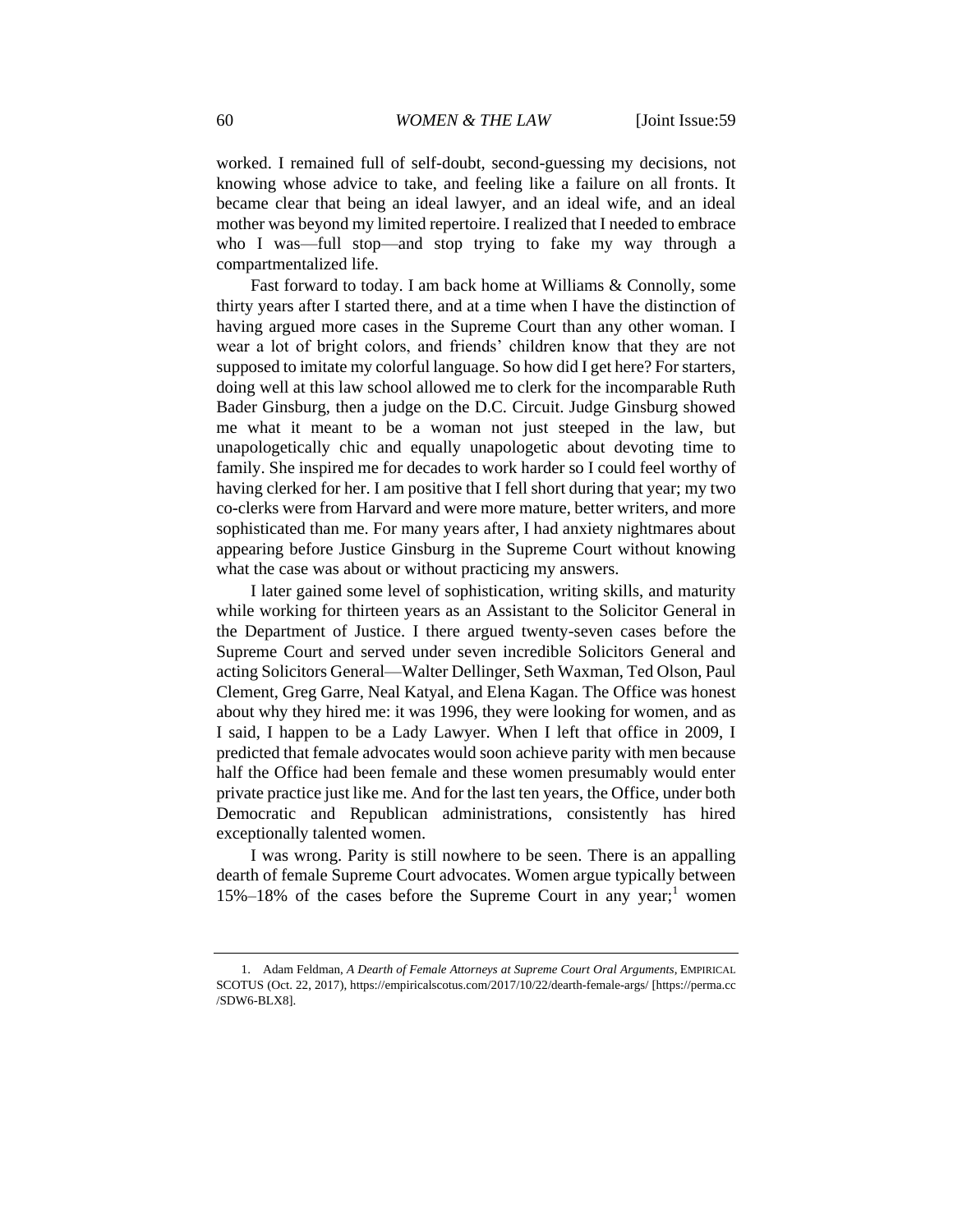argued a paltry  $11\%$  of the cases in  $2017<sup>2</sup>$  Most of these women are government lawyers, public interest lawyers, and public defenders. Last year, of all the lawyers in private practice who appeared before the Court, only 8% were women.<sup>3</sup> Corporations overwhelmingly hire men. This should either alarm you, depress you, or both.

I do not have an easy fix, but I can offer some observations. First, Supreme Court advocacy, especially oral advocacy, is not focused on problem-solving, consensus-building, or mentorship—attributes people associate with female stereotypes. An "argument" is just that: it involves combative communication and intense verbal jousting. You either win or lose. Or, as I like to frame every case I argue, someone is going to die, and I don't want it to be me. For better or worse, I think women come across as less combative than men. My empirical research on this is rock-solid: throughout elementary school, I only saw boys get in fights on the playground.

Second, Supreme Court advocacy requires supreme fearlessness and confidence. Again, for better or worse, female lawyers either are less confident, or project less confidence to clients, than male lawyers. In my experience, it is not so much that women sell themselves too short, but that many men sell themselves too long. This is so even when some men who argue have no business standing up in the Supreme Court. My research here again is unassailable: only women have told me they could never see themselves arguing in front of the Supreme Court.

At the same time, I know there is rank discrimination in the profession, even if most of it is unintentional. I have had to ask myself on many occasions: were I man, would these associates be complaining about the way I like binders prepared or cases highlighted or denigrate my judgment on how to strategically frame a case? I have had associates I have never met from other law firms send me cookie-cutter, form e-mails asking me to write briefs for free. I always respond the same: "I typically like to get paid for work, and can you please let me know all of the men you sent this email to?" Maybe these associates were just doing what a partner told them to do. But I have never received a response back after sending these e-mails. I've seen many instances where men think only of other men when it comes to oral argument assignments or which associate should give a firm-wide or client presentation. I cannot know whether any of these instances resulted from

<sup>2.</sup> *Id.*

<sup>3.</sup> Jimmy Hoover et al., *Making Her Case: Will the Future of the Supreme Court Bar Be Female?*, LAW360 (Oct. 2, 2018), https://www.law360.com/articles/1087277 [https://perma.cc/W7L8-V444].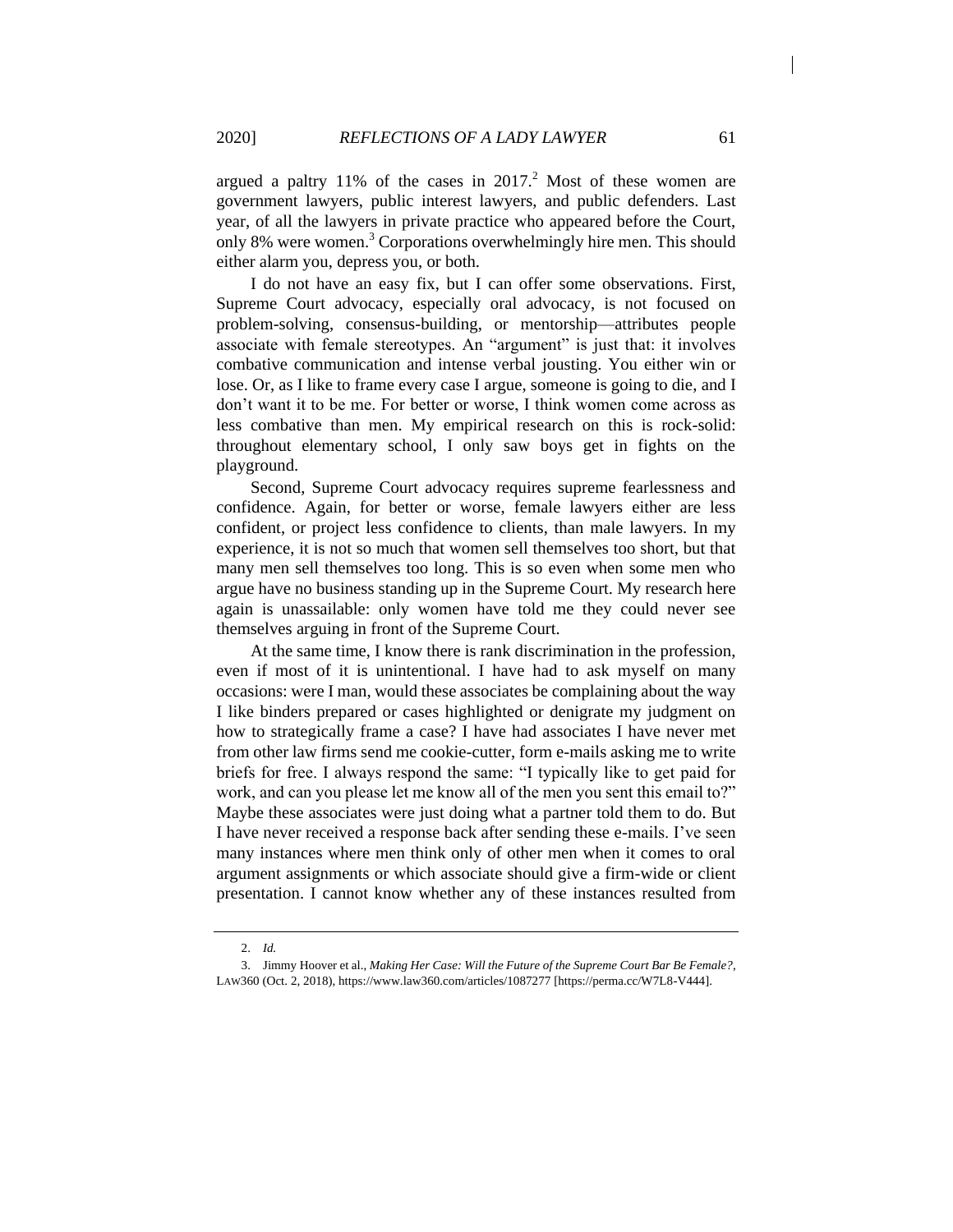intentional discrimination, implicit biases, or whether I am just paranoid, or whether all three are in play. No one will admit even to having implicit biases. Would you?

Here is how I try to help. I try to be a role model for women. I lead my practice group at my law firm, Williams & Connolly, with not one, but two other women. I encourage women to project strength and confidence, and I give young women the following advice: Stop looking for your passion. Sex and horseback riding are passions; work should not be. I do not want a passionate surgeon or a passionate airplane pilot. I want someone who is excellent and can produce good results. The same is true of a lawyer. I want someone who can answer my questions, win my case, or get me out of a jam.

I also tell women to be themselves. Just do what you are good at; chances are, you will generally enjoy doing something you are good at. Telling women to follow their passion also sets way too high of a bar for them, and it is a recipe for defeat and disappointment. Work is stressful and exhausting. I see women leave the workforce or quit their jobs because they weren't successful, not because they lacked passion. You are better off going to work at a place that wants and needs you for a skill you have. You will have more control over your work and schedule. It is much easier to set boundaries when your colleagues need you more than you need them. It may have taken me a while, but I have no problem telling my colleagues to leave me alone because my kids are more important to me than reviewing their briefs, and not to schedule work meetings before 10:00, after 5:00, or on the weekends.

So learn your strengths and know your weaknesses. I accepted early on that I would be a terrible trial lawyer, even though I dreamt of being the next Brendan Sullivan. I do not live only for my work. I love doing something I am good at that helps other people, and the pay is a real plus. And while I hate to lose, winning is not what gives my life meaning. It does not even fill me with joy. In fact, I usually am still mad that the client was sued in the first place or had to sue to obtain relief. I save my passion for my home and my hobbies, like coaching high school debate and shopping.

I like to tell law students that picking a job is a lot like picking a spouse: it's hard to know what you are getting into until it's too late to get out. For instance, when I was looking for a husband, humor, brains, and love of children was all that mattered to me. I never thought to ask about parenting philosophy, religion, finances, and who would control the thermostat or TV remote. In terms of a profession, it also is virtually impossible to know exactly what you want out of a job, or whether you will get it even assuming you know what you want. When starting out, I cared about salary and whether working at a firm would keep doors open for me in case I hated my job. It never occurred to me to think about some basic questions, such as: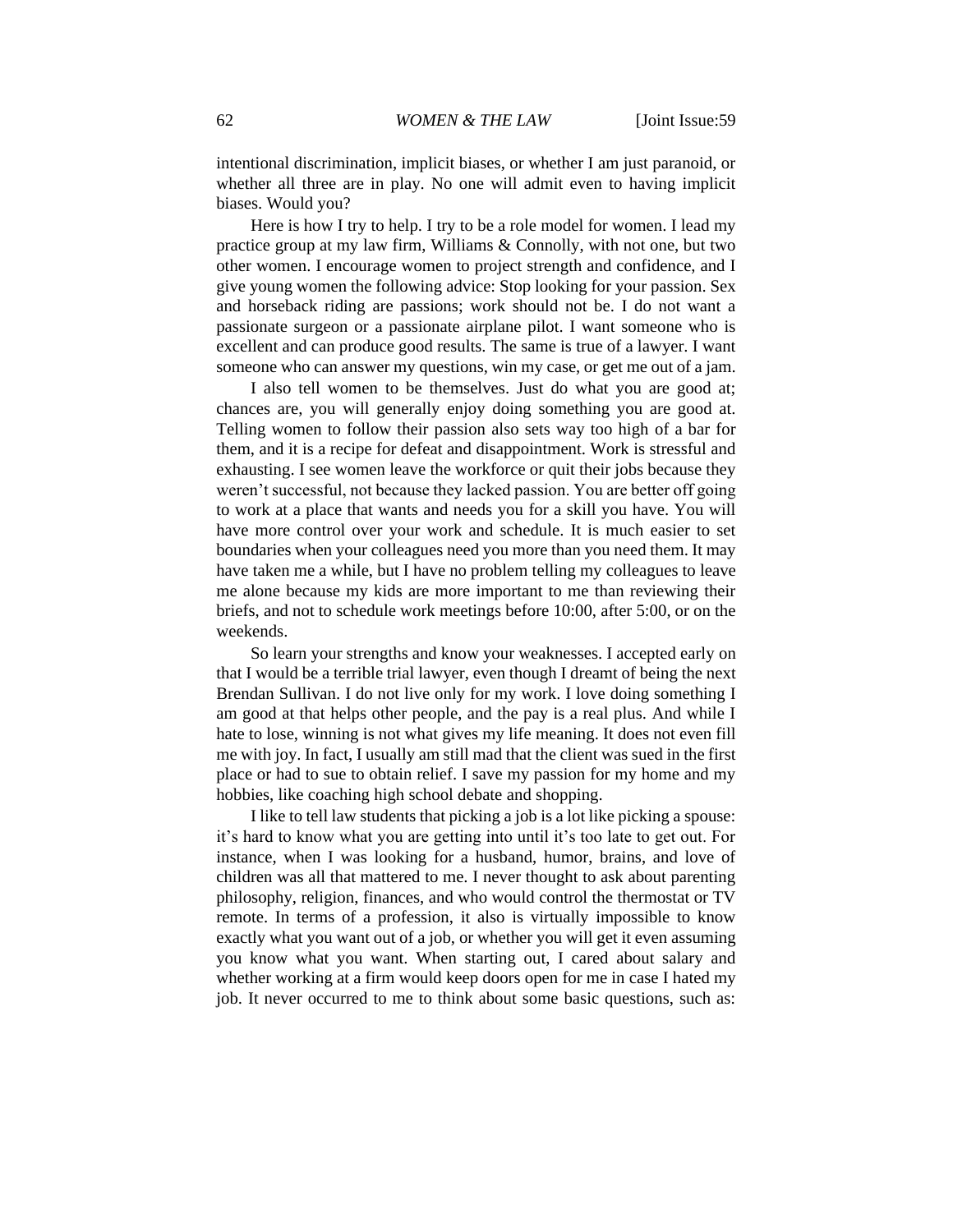would someone teach me how to actually practice law; how hard would I work; how would I be reviewed; what if I needed help; could I succeed at work and have enough time to exercise, shop, go to the doctor, go on dates, and have children; and would I be happy?

Looking back, I don't know who I could have asked, how I could have asked them, or what I even wanted the answers to be. Instead, I chose to work at Williams & Connolly because some primordial instinct told me it was a place that would go to the ends of the earth and back for its clients. I lasted three years there. Although I loved the people, my reviews were only so-so. In retrospect, I had little clue what I was doing, and I was not cut-out for trial work. I discovered that appellate law allows me to use my strengths in empathy, storytelling, and persistence without the need to be good at multitasking, organization, and face-to-face adversity with opposing counsel.

I also don't run away from my double X chromosomes. I do not dress like a man, I do not talk like a man, and I do not think like a man. I empathize with my clients. I put myself in their shoes and learn their business. I do not judge them. I do not think about what the law is or should be. I focus only on how to win. How do I do that? Again, I imagine someone is going to die, and I don't want it to be me. And that is where my maternal instincts kick in on steroids. I assume my clients are being bullied (they inevitably are), and my job is to protect and defend them at all costs.

Failure and humiliation are part of life. And work is no different. Disappointment and rejection are inevitable. I can count more jobs and more clients and more cases that I didn't get than those I did. At some point, you can throw in the towel if you just aren't good enough at something. But if you do have a skill, never let other people's perception of you define you. Let me share some priceless advice that has loosely been attributed to Eleanor Roosevelt: you wouldn't worry so much about what other people think of you if you knew how seldom they think of you.

Here are some practical job tips. First impressions mean everything. If you do a great job off the bat, chances are your boss will look past your inevitable mistakes. It's much harder to make up lost ground. Accept criticism when it's deserved. Being too defensive encourages others to start battles and attack you.

As to my approach to oral advocacy, truth is the best form of advocacy. A court is more likely to trust what you have to say if you acknowledge any shortcomings in the record or in your arguments. I have always been extremely direct and blunt. I also have learned to trust my judgment and instincts more as I age. Many colleagues have advised me not to go bold, but to play it safe in briefs or arguments. Thankfully, at key points in my career,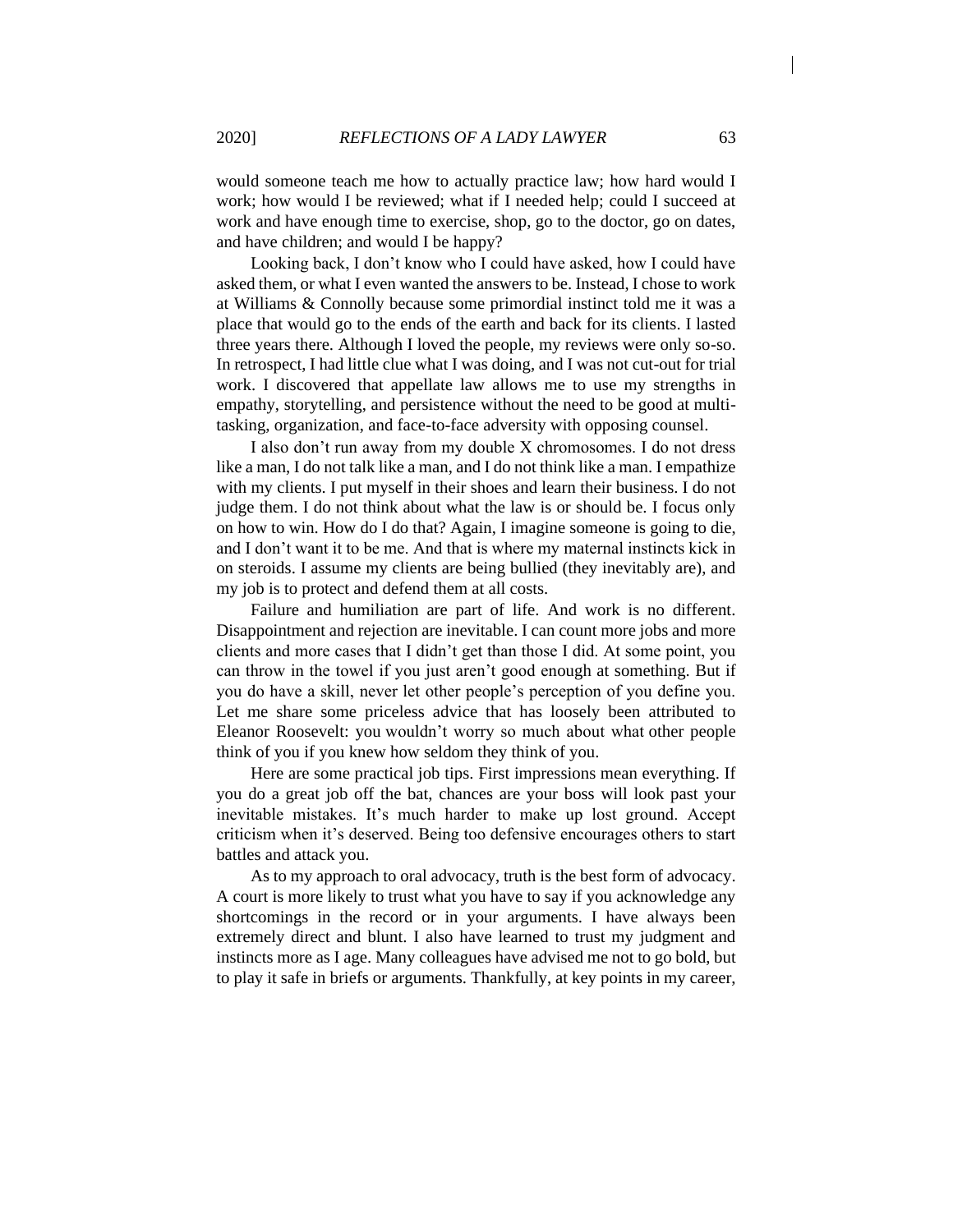I ignored them, and I do not regret it. To the extent I have regrets, I only wish I had stood my ground more often and told more people that they were idiots.

Find mentors who will care about you and who you can turn to for advice. Justice Ginsburg was key to the Solicitor General's Office hiring me, and I also was fortunate to have had the backing of colleagues I had worked with at Williams & Connolly and the Department of Energy. But you need more than good references. Justice Ginsburg gave me great advice when I went to her about seven years into my career in the Solicitor General's Office, at a time when I thought my career was a standstill. I told her I had been in the job years longer than most people hold that job, and I asked her whether it was time to do something else to advance my career. She asked what the Office was like, and I recounted to her in detail what my daily job entailed. She then said the last thing I wanted or expected to hear: "I think you should stay. You are good at what you are doing. And you seem very happy with your ability to control your schedule and spend time with your kids." I remember leaving very disappointed with what I thought was a milquetoast response. I wanted her to recommend some sexy, new, and thrilling opportunity for me, but thank goodness she knew what she was doing. I stayed in that office for many more years, time that I needed to grow personally and professionally. Staying there was the best thing that could have happened to my career.

I also like to say that behind every successful woman are the many men in her life who just got out of her way. I could not have done my job without a husband who supported my job and at times limited his own work so he could help with parenting when I was crashing in preparation for an oral argument. And I would have quit practicing law a long time ago were it not for one particular boss: Paul Clement. He was my boss for seven years at the Solicitor General's Office, first as Principal Deputy Solicitor General and later as Solicitor General. When Paul was Solicitor General, and shortly after the birth of my second child in 2001, I asked Paul what previously had been anathema in that office—could I go part-time? Paul immediately said "yes" without consulting anyone else, and quickly followed it up by saying, "just let me know at some point what I just agreed to."

Several years later, still in the Solicitor General's Office, I was ready to quit practicing law entirely to spend more time at home. I also was mentally exhausted. Paul suggested that, instead of quitting, I take a leave of absence. And he said something I will never forget: he told me I was good at my job. I took Paul up on his offer, took a half-year off, and returned to the Office six months later, still on a part-time basis. Paul's flexibility and understanding of the challenges facing working mothers saved my career. For the last eighteen years, I have remained part-time. To this day, I often refer to Paul as the greatest feminist of his generation. Every woman should